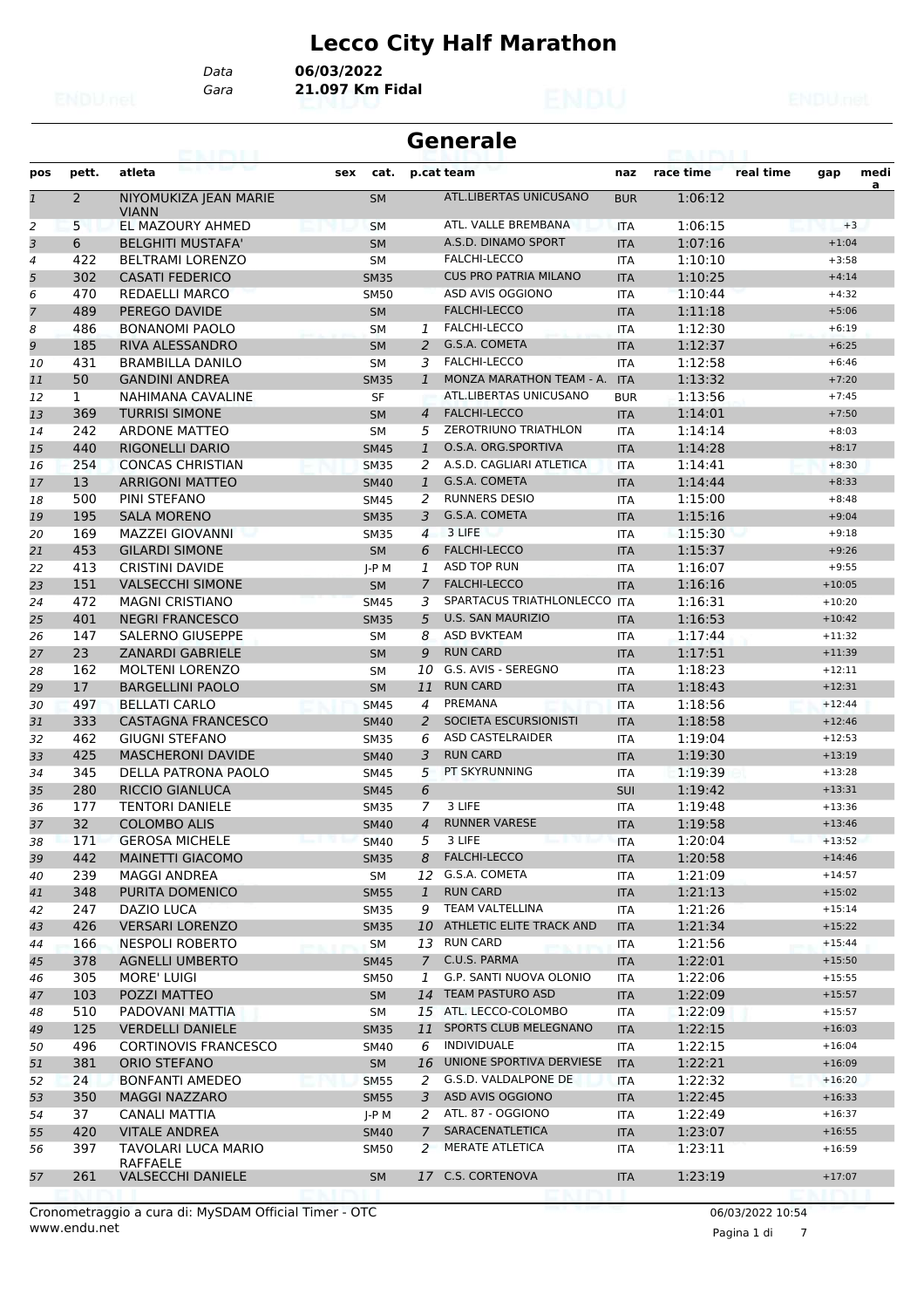| pos | pett. | atleta                               | sex | cat.        |                | p.cat team                       | naz        | race time | real time | gap      | medi<br>a |
|-----|-------|--------------------------------------|-----|-------------|----------------|----------------------------------|------------|-----------|-----------|----------|-----------|
| 58  | 304   | <b>GRAZIANO FILIPPINI</b>            |     | <b>SM</b>   |                | 18 RUN CARD                      | <b>ITA</b> | 1:23:21   |           | $+17:09$ |           |
| 59  | 320   | <b>AGOSTINI GIORGIO</b>              |     | SM40        | 8              | <b>RUN CARD</b>                  | <b>ITA</b> | 1:23:22   |           | $+17:10$ |           |
| 60  | 429   | PATTI STEFANO                        |     | <b>SM40</b> | 9              | <b>RUN CARD</b>                  | <b>ITA</b> | 1:23:32   |           | $+17:20$ |           |
| 61  | 352   | <b>ZERBIN STEFANO</b>                |     | <b>SM45</b> | 8              | ATL. LECCO-COLOMBO               | <b>ITA</b> | 1:23:43   |           | $+17:31$ |           |
| 62  | 498   | <b>FUMASONI LUCA</b>                 |     | <b>SM</b>   | 19             | <b>TRM TEAM</b><br><b>ITA</b>    |            | 1:23:46   |           | $+17:34$ |           |
| 63  | 408   | <b>UGOLINI FILIPPO</b>               |     | <b>SM35</b> |                | 12 FALCHI-LECCO                  | <b>ITA</b> | 1:23:48   |           | $+17:37$ |           |
| 64  | 267   | <b>BARTESAGHI MICHELE</b>            |     | <b>SM</b>   | 20             | <b>RUN CARD</b>                  | <b>ITA</b> | 1:23:51   |           | $+17:39$ |           |
| 65  | 33    | <b>MAGISTRI EMANUELE</b>             |     | <b>SM40</b> |                | 10 MISSULTEAM COMO ASD           | <b>ITA</b> | 1:23:51   |           | $+17:40$ |           |
| 66  | 488   | <b>MILANESI CHIARA</b>               |     | <b>SF45</b> |                | FO' DI PE                        | <b>ITA</b> | 1:23:53   |           | $+17:41$ |           |
| 67  | 116   | POMI ALESSANDRO                      |     | <b>SM35</b> | 13             | C.S. CORTENOVA                   | <b>ITA</b> | 1:23:58   |           | $+17:47$ |           |
| 68  | 240   | <b>CIPOLLETTA ALESSIO</b>            |     | <b>SM</b>   | 21             | <b>SPORTS CLUB MELEGNANO</b>     | <b>ITA</b> | 1:24:01   |           | $+17:49$ |           |
| 69  | 358   | FERAZZINI JURI                       |     | <b>SM50</b> | 3              | <b>RUNNERS BERGAMO</b>           | <b>ITA</b> | 1:24:05   |           | $+17:54$ |           |
| 70  | 449   | LAZZARINI GIUSEPPE SILVIO            |     | <b>SM40</b> | 11             | <b>RUNNERS BERGAMO</b>           | <b>ITA</b> | 1:24:09   |           | $+17:57$ |           |
| 71  | 208   | <b>BONATO ALESSANDRO</b>             |     | SM40        |                | 12 MANERANNERS                   | <b>ITA</b> | 1:24:10   |           | $+17:59$ |           |
| 72  | 241   | CIANFEROTTI ALESSANDRO               |     | <b>SM</b>   | 22             | <b>ZEROTRIUNO TRIATHLON</b>      | <b>ITA</b> | 1:24:21   |           | $+18:10$ |           |
| 73  | 504   | <b>MASCIADRI STEFANO</b>             |     | <b>SM55</b> | 4              | O.S.A. ORG.SPORTIVA              | <b>ITA</b> | 1:24:27   |           | $+18:15$ |           |
|     | 479   | <b>ESPOSITO MASSIMILIANO</b>         |     | <b>SM45</b> | 9              | A.S.D. MARCIACARATESI            | <b>ITA</b> | 1:24:37   |           | $+18:25$ |           |
| 74  |       |                                      |     |             |                | 10 MISSULTEAM COMO ASD           |            | 1:24:38   |           | $+18:27$ |           |
| 75  | 63    | PASUTTI MARCO                        |     | <b>SM45</b> |                | <b>SKY LARIO RUNNERS ASD</b>     | <b>ITA</b> |           |           | $+18:27$ |           |
| 76  | 274   | <b>COLOMBO FERRUCCIO</b>             |     | <b>SM45</b> | 11             | 23 C.S. CORTENOVA                | <b>ITA</b> | 1:24:39   |           |          |           |
| 77  | 203   | PIAZZA MARCO                         |     | <b>SM</b>   |                |                                  | <b>ITA</b> | 1:24:40   |           | $+18:29$ |           |
| 78  | 130   | <b>MANDELLI MATTIA</b>               |     | <b>SM40</b> | 13             | <b>GRUPPO ETHOS RUNNING</b>      | <b>ITA</b> | 1:24:54   |           | $+18:42$ |           |
| 79  | 291   | <b>RATTI PAOLO ERNESTO</b>           |     | <b>SM40</b> | 14             | <b>GRUPPO ETHOS RUNNING</b>      | <b>ITA</b> | 1:24:59   |           | $+18:47$ |           |
| 80  | 411   | <b>VALSECCHI MICHELE</b>             |     | <b>SM</b>   | 24             | <b>FALCHI-LECCO</b>              | <b>ITA</b> | 1:25:00   |           | $+18:48$ |           |
| 81  | 133   | <b>CORNAGO PAOLO</b>                 |     | <b>SM40</b> |                | 15 G.S.A. COMETA                 | <b>ITA</b> | 1:25:07   |           | $+18:55$ |           |
| 82  | 170   | <b>INVERNIZZI STEFANO</b>            |     | <b>SM40</b> | 16             | 3 LIFE                           | <b>ITA</b> | 1:25:08   |           | $+18:56$ |           |
| 83  | 465   | <b>GIANOLA MATTEO</b>                |     | <b>SM</b>   |                | 25 PREMANA                       | <b>ITA</b> | 1:25:22   |           | $+19:10$ |           |
| 84  | 405   | PANIGA MASSIMILIANO                  |     | <b>SM40</b> | 17             | <b>TEAM VALTELLINA</b>           | <b>ITA</b> | 1:25:23   |           | $+19:11$ |           |
| 85  | 434   | STREPPARAVA MAURO                    |     | <b>SM45</b> | 12             | ASD ATLETICA PIDAGGIA 1528       | <b>ITA</b> | 1:25:33   |           | $+19:21$ |           |
| 86  | 478   | <b>LEONINI MORGAN</b>                |     | <b>SM40</b> | 18             | <b>CANTO DI CORSA</b>            | <b>ITA</b> | 1:26:18   |           | $+20:06$ |           |
| 87  | 396   | <b>ROSA MARCO</b>                    |     | <b>SM35</b> |                | 14 RUN CARD                      | <b>ITA</b> | 1:26:19   |           | $+20:08$ |           |
| 88  | 101   | POGGIO ALBERTO                       |     | <b>SM45</b> | 13             | <b>GRUPPO PODISTI CIARLASCHI</b> | <b>ITA</b> | 1:26:22   |           | $+20:10$ |           |
| 89  | 225   | PULELLA GIUSEPPE<br><b>FRANCESCO</b> |     | <b>SM</b>   | 26             | <b>RUNNERS DESIO</b>             | <b>ITA</b> | 1:26:26   |           | $+20:14$ |           |
| 90  | 360   | <b>ZORLONI PAOLO</b>                 |     | <b>SM55</b> | 5              | G.S.A. COMETA                    | <b>ITA</b> | 1:26:27   |           | $+20:15$ |           |
| 91  | 64    | PALEARI MATTEO                       |     | <b>SM35</b> | 15             | O.S.A. ORG.SPORTIVA              | <b>ITA</b> | 1:26:29   |           | $+20:17$ |           |
| 92  | 144   | <b>MAZZOLENI MASSIMO</b>             |     | <b>SM50</b> | $\overline{4}$ | <b>C.S. CORTENOVA</b>            | <b>ITA</b> | 1:26:41   |           | $+20:30$ |           |
| 93  | 106   | <b>COLOMBO FRANCESCO</b>             |     | <b>SM35</b> |                | 16 ASD ORTICA TEAM MILANO        | <b>ITA</b> | 1:26:50   |           | $+20:38$ |           |
| 94  | 417   | <b>PANZERI MAURO</b>                 |     | <b>SM40</b> | 19             | <b>GR. ESCURS. FALCHI</b>        | <b>ITA</b> | 1:26:56   |           | $+20:44$ |           |
| 95  | 163   | <b>BRUGOLA DAVIDE</b>                |     | <b>SM35</b> |                | 17 RUN CARD                      | <b>ITA</b> | 1:26:56   |           | $+20:45$ |           |
| 96  | 184   | <b>MILANI WALTER</b>                 |     | <b>SM50</b> |                | 5 3 LIFE                         | $\sf ITA$  | 1:27:00   |           | $+20:48$ |           |
| 97  | 300   | RIVA MARCO                           |     | SM40        |                | 20 3 LIFE                        | ITA        | 1:27:00   |           | $+20:48$ |           |
| 98  | 34    | <b>BONFANTI MARCO</b>                |     | <b>SM</b>   | 27             | <b>RUN CARD</b>                  | <b>ITA</b> | 1:27:02   |           | $+20:50$ |           |
| 99  | 366   | ROMANO SALVATORE                     |     | <b>SM35</b> |                | 18 MONZA MARATHON TEAM - A. ITA  |            | 1:27:05   |           | $+20:54$ |           |
|     |       | <b>ANDREA</b>                        |     |             |                |                                  |            |           |           |          |           |
| 100 | 271   | <b>AIROLDI ANGELO</b>                |     | <b>SM40</b> |                | 21 SKY LARIO RUNNERS ASD         | <b>ITA</b> | 1:27:12   |           | $+21:01$ |           |
| 101 | 176   | <b>TIVERON MASSIMO</b>               |     | SM40        |                | 22 G.S.A. BRUGHERIO              | ITA        | 1:27:15   |           | $+21:04$ |           |
| 102 | 72    | LIVIO MATTEO                         |     | <b>SM40</b> |                | 23 S.COOP ARL SD GS VILLA        | <b>ITA</b> | 1:27:17   |           | $+21:05$ |           |
| 103 | 391   | SALA FABIO RINALDO                   |     | SM45        |                | 14 3 LIFE                        | ITA        | 1:27:17   |           | $+21:05$ |           |
| 104 | 367   | <b>ALEGI ORESTE</b>                  |     | <b>SM45</b> |                | 15 VAM RACE                      | <b>ITA</b> | 1:27:18   |           | $+21:06$ |           |
| 105 | 121   | <b>MORANDI MARCO</b>                 |     | SM45        |                | 16 ATL. PRESEZZO                 | ITA        | 1:27:21   |           | $+21:10$ |           |
| 106 | 456   | <b>TURRA PIERFRANCESCO</b>           |     | <b>SM55</b> | 6              | RUNAWAY MILANO A.S.D.            | <b>ITA</b> | 1:27:30   |           | $+21:18$ |           |
| 107 | 480   | <b>SKOIEN JON OLAV</b>               |     | <b>SM50</b> | 6              | JOINT RUNNING CLUB               | <b>NOR</b> | 1:27:37   |           | $+21:26$ |           |
| 108 | 59    | PRIANO STEFANO                       |     | <b>SM40</b> | 24             | DE RAN CLAB                      | <b>ITA</b> | 1:27:40   |           | $+21:29$ |           |
| 109 | 303   | LEO STEFANO                          |     | <b>SM35</b> |                | 19 AMATORI LECCO                 | <b>ITA</b> | 1:27:42   |           | $+21:31$ |           |
| 110 | 83    | <b>CAIELLI STEFANO</b>               |     | <b>SM55</b> | $7^{\circ}$    | EUROATLETICA 2002                | <b>ITA</b> | 1:27:47   |           | $+21:36$ |           |
| 111 | 164   | ARIATTI CRISTIANO                    |     | SM50        | 7              | ASD ATLETICA TRECATE             | ITA        | 1:27:56   |           | $+21:44$ |           |
| 112 | 35    | <b>NESSI MARCO</b>                   |     | <b>SM45</b> | 17             | S.E.V. VALMADRERA                | <b>ITA</b> | 1:27:57   |           | $+21:45$ |           |
| 113 | 220   | RIVA MAURO                           |     | <b>SM55</b> | 8              | POL. LIB. CERNUSCHESE            | ITA        | 1:27:58   |           | $+21:46$ |           |
| 114 | 393   | SEVERGNINI STEFANO                   |     | <b>SM40</b> | 25             | 3 LIFE                           | <b>ITA</b> | 1:28:02   |           | $+21:50$ |           |
| 115 | 506   | LAGROUNI ABDENBI                     |     | SM50        | 8              | SO532-U.S. BORMIESE ATL          | ITA        | 1:28:02   |           | $+21:50$ |           |
| 116 | 58    | SALA PAOLO MARCO LUCA                |     | <b>SM35</b> | 20             | MONZA MARATHON TEAM - A.         | <b>ITA</b> | 1:28:02   |           | $+21:51$ |           |
| 117 | 48    | <b>COLOMBO MIRCO</b>                 |     | SM          |                | 28 RUN CARD                      | ITA        | 1:28:04   |           | $+21:53$ |           |
| 118 | 433   | <b>MERGA GIANLUCA</b>                |     | <b>SM</b>   |                | 29 TEAM VALTELLINA               | <b>ITA</b> | 1:28:10   |           | $+21:58$ |           |
| 119 | 67    | MENEGATTO DANIELE                    |     | SM40        |                | 26 RUN CARD                      | ITA        | 1:28:11   |           | $+21:59$ |           |
| 120 | 362   | BESANA ALBERTO ANGELO                |     | <b>SM50</b> | 9              | U.P. MISSAGLIA                   | <b>ITA</b> | 1:28:15   |           | $+22:03$ |           |
|     |       |                                      |     |             |                |                                  |            |           |           |          |           |

Pagina 2 di 7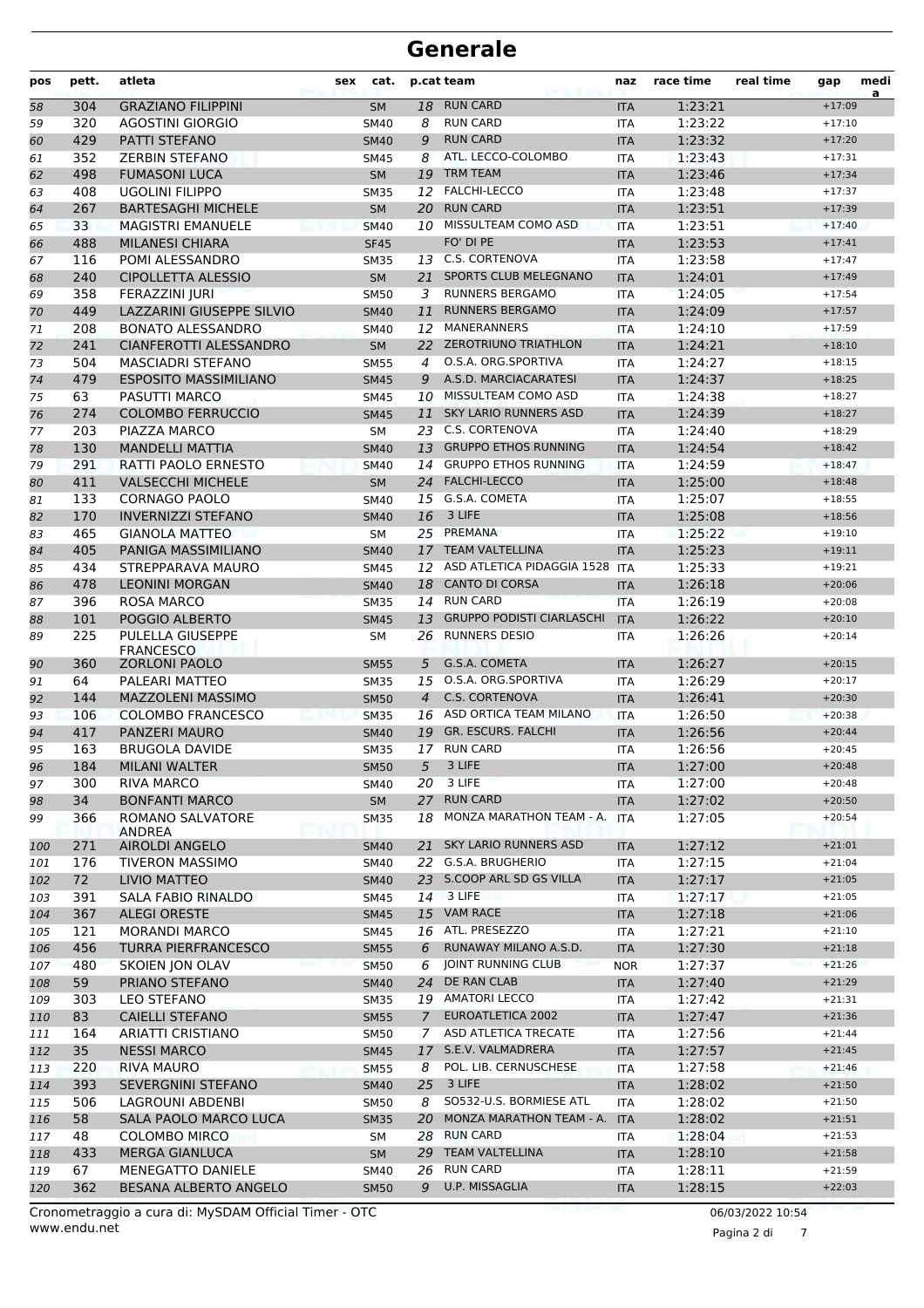| pos        | pett.                    | atleta                                            | cat.<br>p.cat team<br>sex |                            | naz          | race time                              | real time                | gap                | medi<br>a |                      |  |
|------------|--------------------------|---------------------------------------------------|---------------------------|----------------------------|--------------|----------------------------------------|--------------------------|--------------------|-----------|----------------------|--|
| 121        | 336                      | <b>GRANDI MAURIZIO</b>                            |                           | <b>SM50</b>                |              | 10 RUN CARD                            | <b>ITA</b>               | 1:28:15            |           | $+22:03$             |  |
| 122        | 196                      | NEODO CORRADO                                     |                           | <b>SM50</b>                |              | 11 A.L.S. CREMELLA                     | ITA                      | 1:28:20            |           | $+22:08$             |  |
| 123        | 356                      | <b>VALSECCHI MARCO</b>                            |                           | $J-P$ M                    | 3            | <b>RUN CARD</b>                        | <b>ITA</b>               | 1:28:34            |           | $+22:23$             |  |
| 124        | 148                      | <b>CARUCCI DOMENICO</b>                           |                           | <b>SM40</b>                | 27           | <b>DE RAN CLAB</b>                     | <b>ITA</b>               | 1:28:51            |           | $+22:39$             |  |
| 125        | 181                      | <b>FORNI RUGGERO</b>                              |                           | <b>SM50</b>                | 12           | G.S.A. COMETA                          | <b>ITA</b>               | 1:28:52            |           | $+22:40$             |  |
| 126        | 493                      | <b>MEREGALLI STEFANO</b>                          |                           | SM40                       |              | 28 G.S.A. COMETA                       | <b>ITA</b>               | 1:28:53            |           | $+22:41$             |  |
| 127        | 312                      | <b>GEROSA PIETRO IVANO</b>                        |                           | <b>SM50</b>                | 13           | <b>RUN CARD</b>                        | <b>ITA</b>               | 1:29:10            |           | $+22:59$             |  |
| 128        | 323                      | <b>GIARDINETTI ALBERTO</b>                        |                           | <b>SM35</b>                | 21           | <b>ZEROTRIUNO TRIATHLON</b>            | <b>ITA</b>               | 1:29:21            |           | $+23:09$             |  |
| 129        | 491                      | <b>FRACASSOLI LUCA</b>                            |                           | <b>SM35</b>                |              | 22 G.S. MONTEGARGNANO                  | <b>ITA</b>               | 1:29:23            |           | $+23:12$             |  |
| 130        | 289                      | <b>GIANOLA TOMMASO</b>                            |                           | <b>SM55</b>                | 9            | PREMANA                                | <b>ITA</b>               | 1:29:27            |           | $+23:15$             |  |
| 131        | 482                      | <b>BERGAMO DENIS</b>                              |                           | <b>SM35</b>                | 23           | ATHLETIC CLUB VILLASANTA               | <b>ITA</b>               | 1:29:28            |           | $+23:17$             |  |
| 132        | 316                      | <b>BUZZI ANDREA</b>                               |                           | <b>SM35</b>                | 24           | UNIONE SPORTIVA DERVIESE               | <b>ITA</b>               | 1:29:35            |           | $+23:24$             |  |
| 133        | 443                      | <b>SFERRA ANTONIO</b>                             |                           | <b>SM45</b>                | 18           | POL. UNICREDIT                         | <b>ITA</b>               | 1:29:36            |           | $+23:24$             |  |
| 134        | $12 \overline{ }$<br>314 | GIANNUZZO GIANLUCA                                |                           | SM40                       | 29           | LUCIANI SPORT TEAM<br>TEAM OTC SSD ARL | <b>ITA</b>               | 1:29:40            |           | $+23:28$             |  |
| 135        | 334                      | <b>BOSISIO DAVIDE</b><br><b>REMONDINI ANTONIO</b> |                           | <b>SM40</b>                | 30           | <b>CUS BERGAMO ASD</b>                 | <b>ITA</b>               | 1:29:44<br>1:29:46 |           | $+23:33$<br>$+23:34$ |  |
| 136        |                          | <b>CAREY CHRISTINA MARIE</b>                      |                           | <b>SM60</b>                | 1            | DK RUNNERS MILANO                      | <b>ITA</b>               |                    |           | $+23:35$             |  |
| 137        | 404<br>127               | REDAELLI CLAUDIA                                  |                           | <b>SF</b>                  |              | ATLETICA 42195 'BLU FRIDA'             | <b>USA</b><br><b>ITA</b> | 1:29:46<br>1:29:47 |           | $+23:36$             |  |
| 138        | 295                      | CATALANO DOMENICO                                 |                           | <b>SF45</b>                | 2            | <b>LAGARINA CRUS TEAM</b>              |                          | 1:30:00            |           | $+23:49$             |  |
| 139<br>140 | 134                      | <b>CAGLIANI MONICA</b>                            |                           | <b>SM60</b><br><b>SF40</b> |              | G.P. I GAMBER DE                       | <b>ITA</b><br>ITA        | 1:30:22            |           | $+24:11$             |  |
|            | 454                      | <b>QUARTARARO DAVIDE</b>                          |                           | <b>SM45</b>                | 19           | <b>MARCIATORI DESIO</b>                | <b>ITA</b>               | 1:30:26            |           | $+24:14$             |  |
| 141<br>142 | 39                       | <b>FUMAGALLI LUCA</b>                             |                           | <b>SM45</b>                | 20           | <b>RUN CARD</b>                        | <b>ITA</b>               | 1:30:28            |           | $+24:16$             |  |
| 143        | 342                      | <b>FARINA MATTEO</b>                              |                           | <b>SM</b>                  |              | 30 G.S.A. COMETA                       | <b>ITA</b>               | 1:30:30            |           | $+24:18$             |  |
| 144        | 179                      | SCARTEZZINI FABIO                                 |                           | <b>SM45</b>                | 21           | <b>RUN CARD</b>                        | SUI                      | 1:30:33            |           | $+24:21$             |  |
| 145        | 119                      | <b>BRAMBILLA PAOLO</b>                            |                           | <b>SM40</b>                | 31           | DE RAN CLAB                            | <b>ITA</b>               | 1:31:01            |           | $+24:50$             |  |
| 146        | 389                      | <b>QUINTINI IGOR</b>                              |                           | SM45                       | 22           | 3 LIFE                                 | ITA                      | 1:31:06            |           | $+24:54$             |  |
| 147        | 190                      | ROTA MASSIMILIANO                                 |                           | <b>SM50</b>                | 14           | ATL. LECCO-COLOMBO                     | <b>ITA</b>               | 1:31:09            |           | $+24:58$             |  |
| 148        | 430                      | <b>VALENTE VITO</b>                               |                           | <b>SM40</b>                |              | 32 A.S.D. ROAD RUNNING                 | <b>ITA</b>               | 1:31:12            |           | $+25:00$             |  |
| 149        | 313                      | <b>MANCINI SIMONE</b>                             |                           | <b>SM</b>                  | 31           | <b>RUN CARD</b>                        | <b>ITA</b>               | 1:31:15            |           | $+25:03$             |  |
| 150        | 436                      | <b>BARLASSINA FLORA</b>                           |                           | <b>SF35</b>                |              | ATL. CESANO MADERNO                    | <b>ITA</b>               | 1:31:16            |           | $+25:04$             |  |
| 151        | 22                       | <b>VARGIU MATTEO</b>                              |                           | <b>SM40</b>                |              | 33 RUN CARD                            | <b>ITA</b>               | 1:31:23            |           | $+25:11$             |  |
| 152        | 132                      | CARROZZO DARIO                                    |                           | SM45                       |              | 23 ZEROTRIUNO TRIATHLON                | <b>ITA</b>               | 1:31:33            |           | $+25:21$             |  |
| 153        | 238                      | <b>VENCATO ALESSIO</b>                            |                           | <b>SM35</b>                |              | 25 ATL.VICENTINA                       | <b>ITA</b>               | 1:31:42            |           | $+25:30$             |  |
| 154        | 173                      | <b>SCANDOLA LUISA</b>                             |                           | <b>SF45</b>                |              | 3 LIFE                                 | <b>ITA</b>               | 1:31:45            |           | $+25:33$             |  |
| 155        | 338                      | <b>BIGIOTTI ALEX</b>                              |                           | <b>SM</b>                  | 32           | <b>RUN CARD</b>                        | <b>ITA</b>               | 1:31:52            |           | $+25:40$             |  |
| 156        | 339                      | <b>BIANCHESSI NICOLA</b>                          |                           | <b>SM40</b>                | 34           | G.T.A. CREMA                           | <b>ITA</b>               | 1:32:00            |           | $+25:48$             |  |
| 157        | 224                      | <b>GRILLO NICOLA FABRIZIO</b>                     |                           | <b>SM50</b>                | 15           | <b>RUNNERS DESIO</b>                   | <b>ITA</b>               | 1:32:02            |           | $+25:51$             |  |
| 158        | 461                      | <b>MAZZONI MARCO</b>                              |                           | SM45                       | 24           | G.S. C.S.I. MORBEGNO                   | <b>ITA</b>               | 1:32:17            |           | $+26:06$             |  |
| 159        | 21                       | LATTUCA GERLANDO                                  |                           | <b>SM45</b>                |              | 25 ZEROTRIUNO TRIATHLON                | <b>ITA</b>               | 1:32:18            |           | $+26:06$             |  |
| 160        | 217                      | DE LUCIA CARMEN                                   |                           | <b>SF45</b>                | $\mathbf{1}$ | ASD ATLETICA PIDAGGIA 1528 ITA         |                          | 1:32:24            |           | $+26:12$             |  |
| 161        | 235                      | <b>VABLE FULVIO</b>                               |                           | <b>SM55</b>                |              | 10 ASD ATLETICA PIDAGGIA 1528 ITA      |                          | 1:32:26            |           | $+26:14$             |  |
| 162        | 212                      | PARENTI MARTINA                                   |                           | SF                         | $\mathbf{1}$ | FALCHI-LECCO                           | ITA                      | 1:32:28            |           | $+26:16$             |  |
| 163        | 388                      | RENDA SALVATORE                                   |                           | <b>SM35</b>                |              | 26 ZEROTRIUNO TRIATHLON                | <b>ITA</b>               | 1:32:56            |           | $+26:45$             |  |
| 164        | 290                      | <b>CORNEO ENRICO</b>                              |                           | <b>SM35</b>                |              | 27 RUN CARD                            | ITA                      | 1:33:01            |           | $+26:49$             |  |
| 165        | 104                      | LAI UMBERTO                                       |                           | <b>SM50</b>                |              | 16 C.S. CORTENOVA                      | <b>ITA</b>               | 1:33:04            |           | $+26:53$             |  |
| 166        | 502                      | <b>CIRILLO ROCCO</b>                              |                           | SM45                       |              | 26 S.COOP ARL SD GS VILLA              | ITA                      | 1:33:08            |           | $+26:56$             |  |
| 167        | 438                      | <b>GHISLANZONI DAVIDE</b>                         |                           | <b>SM50</b>                |              | 17 FALCHI-LECCO                        | <b>ITA</b>               | 1:33:12            |           | $+27:00$             |  |
| 168        | 372                      | MONTESANO ROBERTO                                 |                           | SM40                       |              | 35 TEAM 3 ESSE                         | ITA                      | 1:33:22            |           | $+27:10$             |  |
| 169        | 182                      | CORTELLEZZI ALBERTO                               |                           | <b>SM50</b>                | 18           | TEAM 3 ESSE                            | <b>ITA</b>               | 1:33:22            |           | $+27:11$             |  |
| 170        | 398                      | CARUGO GIORDANO                                   |                           | <b>SM50</b>                |              | 19 2002 MARATHON CLUB                  | ITA                      | 1:33:24            |           | $+27:12$             |  |
| 171        | 395                      | <b>MERONI UMBERTO</b>                             |                           | <b>SM</b>                  | 33           | 3 LIFE                                 | <b>ITA</b>               | 1:33:24            |           | $+27:12$             |  |
| 172        | 25                       | <b>CEPPI MICHAEL</b>                              |                           | <b>SM35</b>                |              | 28 RUN CARD                            | ITA                      | 1:33:25            |           | $+27:14$             |  |
| 173        | 347                      | LOLLINI ALESSANDRO                                |                           | <b>SM45</b>                | 27           | POL. MANDELLO                          | <b>ITA</b>               | 1:33:32            |           | $+27:20$             |  |
| 174        | 54                       | MOTTALINI FRANCESCA                               |                           | <b>SF45</b>                | 2            | ASD CASTELRAIDER                       | ITA                      | 1:33:34            |           | $+27:22$             |  |
| 175        | 41                       | ZIMBARDO MASSIMO                                  |                           | <b>SM45</b>                | 28           | NAVIGLIO RUNNING TEAM ASD ITA          |                          | 1:33:47            |           | $+27:36$             |  |
| 176        | 141                      | PALUMBO IVAN                                      |                           | SM40                       |              | 36 GRUPPO PODISTI CIARLASCHI           | <b>ITA</b>               | 1:33:52            |           | $+27:40$             |  |
| 177        | 487                      | <b>CARGANICO MATTEO</b>                           |                           | <b>SM40</b>                |              | 37 G.S. VALGEROLA CIAPPARELLI          | <b>ITA</b>               | 1:34:05            |           | $+27:54$             |  |
| 178        | 223                      | RADAELLI MATTEO                                   |                           | SM                         | 34           | <b>RUN CARD</b>                        | ITA                      | 1:34:12            |           | $+28:00$             |  |
| 179        | 439                      | RIPAMONTI ROBERTO                                 |                           | <b>SM</b>                  |              | 35 RUN CARD<br>@TLETICA MEDA 014       | <b>ITA</b>               | 1:34:25            |           | $+28:13$<br>$+28:17$ |  |
| 180        | 380                      | GAVAZZI DANILO FABIANO                            |                           | <b>SM50</b>                | 20<br>29     | <b>RUNNERS BERGAMO</b>                 | ITA                      | 1:34:29            |           |                      |  |
| 181        | 57<br>292                | <b>MAZZOLENI JARI</b><br><b>COLOMBO CRISTIAN</b>  |                           | <b>SM35</b>                |              | 29 TEAM PASTURO ASD                    | <b>ITA</b>               | 1:34:38            |           | $+28:26$<br>$+28:33$ |  |
| 182<br>183 | 432                      | <b>BARABESI FABRIZIO</b>                          |                           | <b>SM45</b><br><b>SM50</b> | 21           | S.COOP ARL SD GS VILLA                 | ITA                      | 1:34:45<br>1:34:48 |           | $+28:36$             |  |
|            | 85                       | LIONETTI NICOLA                                   |                           |                            |              | 30 VIRTUS GROANE                       | <b>ITA</b>               | 1:34:59            |           | $+28:47$             |  |
| 184        |                          |                                                   |                           | SM45                       |              |                                        | ITA                      |                    |           |                      |  |

Pagina 3 di 7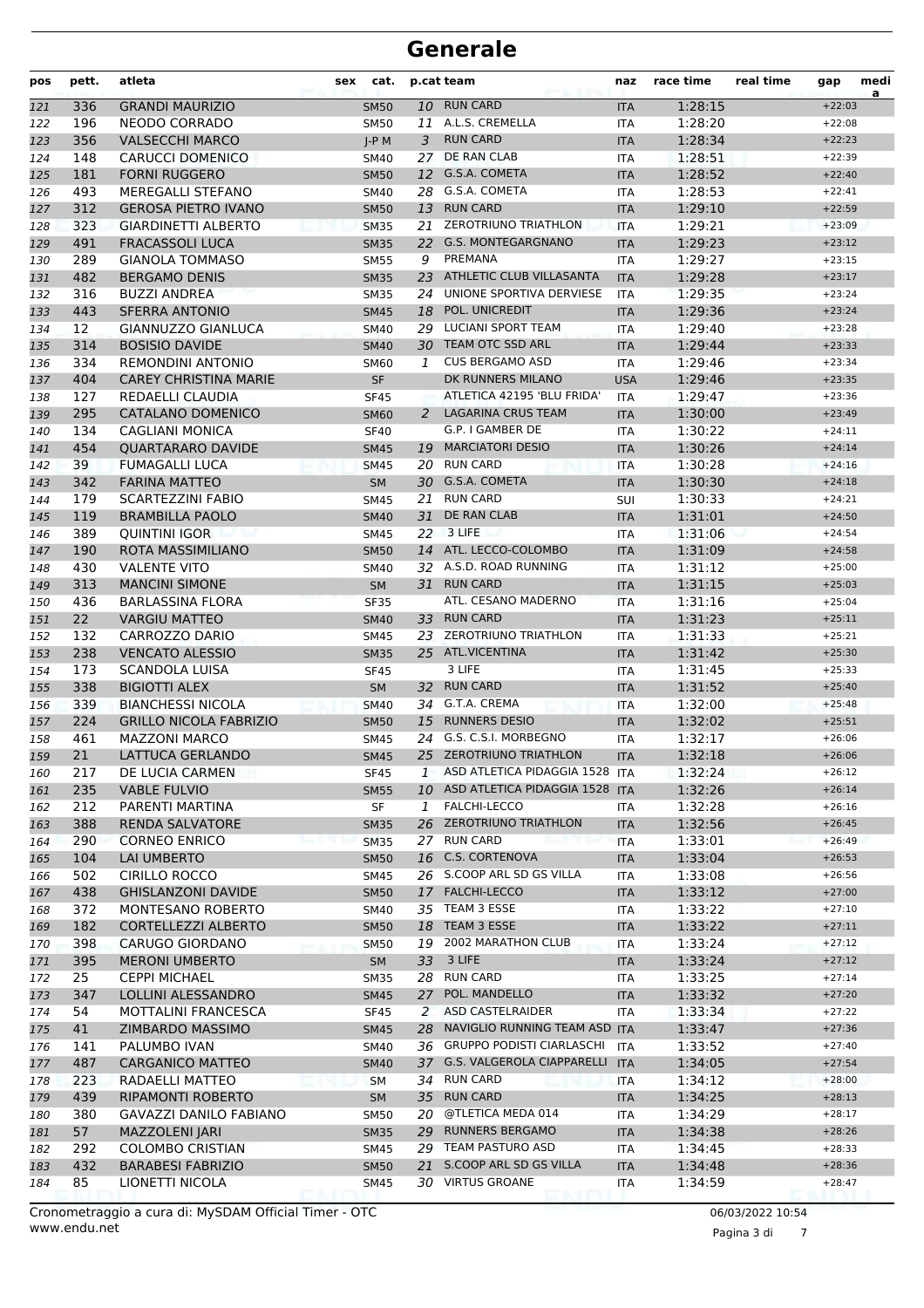| pos | pett. | atleta                                      | sex                                       | cat.        |                | p.cat team                   | naz        | race time | real time | gap      | medi<br>a |
|-----|-------|---------------------------------------------|-------------------------------------------|-------------|----------------|------------------------------|------------|-----------|-----------|----------|-----------|
| 185 | 244   | <b>FRANCISCI JANET</b>                      |                                           | <b>SF45</b> | 3              | <b>RUN CARD</b>              | <b>SUI</b> | 1:35:08   |           | $+28:57$ |           |
| 186 | 308   | <b>BELOTTI ANDREA</b>                       |                                           | <b>SM45</b> | 31             | CARVICO SKYRUNNING           | <b>ITA</b> | 1:35:10   |           | $+28:58$ |           |
| 187 | 129   | <b>COLOMBO LUCA</b>                         |                                           | <b>SM55</b> | 11             | <b>RUN CARD</b>              | <b>ITA</b> | 1:35:16   |           | $+29:04$ |           |
| 188 | 374   | <b>ALLIEVI ANDREA</b>                       | <b>ZEROTRIUNO TRIATHLON</b><br>SM55<br>12 |             | <b>ITA</b>     | 1:35:32                      |            | $+29:20$  |           |          |           |
| 189 | 370   | ANDREETTO DAVIDE                            | <b>RUN CARD</b><br><b>SM40</b><br>38      |             | <b>ITA</b>     | 1:35:36                      |            | $+29:24$  |           |          |           |
| 190 | 322   | <b>BERTOLDINI TADDEO</b>                    | 39 FALCHI-LECCO<br>SM40                   |             | <b>ITA</b>     | 1:35:37                      |            | $+29:26$  |           |          |           |
| 191 | 269   | <b>GIGLIO GIAN RAFFAELE</b>                 |                                           | <b>SM45</b> | 32             | RUNAWAY MILANO A.S.D.        | <b>ITA</b> | 1:35:46   |           | $+29:34$ |           |
| 192 | 253   | <b>SACCHI NICCOLO'</b>                      |                                           | <b>SM50</b> |                | 22 ASD TOP RUN               | <b>ITA</b> | 1:35:49   |           | $+29:37$ |           |
| 193 | 297   | DE CAMILLI DANIELE                          |                                           | <b>SM35</b> |                | 30 ZEROTRIUNO TRIATHLON      | <b>ITA</b> | 1:35:51   |           | $+29:39$ |           |
| 194 | 251   | <b>ARDU FELICE</b>                          |                                           | <b>SM60</b> | 3              | <b>RIU MANNU</b>             | <b>ITA</b> | 1:35:55   |           | $+29:43$ |           |
| 195 | 79    | <b>CRUPI VINCENZO</b>                       |                                           | <b>SM40</b> | 40             | O.S.A. ORG.SPORTIVA          | <b>ITA</b> | 1:35:57   |           | $+29:46$ |           |
| 196 | 368   | <b>SECRETI FRANCESCO</b>                    |                                           | <b>SM55</b> |                | 13 ASD AVIS OGGIONO          | <b>ITA</b> | 1:36:00   |           | $+29:48$ |           |
| 197 | 495   | ANDREOSSI MASSIMO                           |                                           | <b>SM45</b> | 33             | <b>RUN CARD</b>              | <b>ITA</b> | 1:36:05   |           | $+29:53$ |           |
| 198 | 172   | AMATO SABRINA                               |                                           | <b>SF</b>   | 2              | 3 LIFE                       | <b>ITA</b> | 1:36:06   |           | $+29:55$ |           |
| 199 | 237   | DAI ZOTTI MARCO                             |                                           | <b>SM</b>   |                | 36 ATL.VICENTINA             | <b>ITA</b> | 1:36:12   |           | $+30:00$ |           |
| 200 | 216   | <b>MAGNO FABIO</b>                          |                                           | <b>SM35</b> | 31             | <b>EVOLUTION SPORT TEAM</b>  | <b>ITA</b> | 1:36:13   |           | $+30:01$ |           |
| 201 | 257   | <b>ZUANON MASSIMO</b>                       |                                           | <b>SM55</b> | 14             | TEAM 3 ESSE                  | <b>ITA</b> | 1:36:16   |           | $+30:04$ |           |
| 202 | 53    | <b>VACCHINI STEFANO</b>                     |                                           | SM40        | 41             | <b>RUN CARD</b>              | <b>ITA</b> | 1:36:17   |           | $+30:05$ |           |
| 203 | 14    | <b>DAIDONE FRANCESCO</b>                    |                                           | <b>SM45</b> | 34             | <b>AMATORI LECCO</b>         | <b>ITA</b> | 1:36:17   |           | $+30:06$ |           |
| 204 | 205   | PIGNOTTI ELEONORA                           |                                           | <b>SF</b>   | 3              | ATL. AVIS S.BENEDETTO DEL    | <b>ITA</b> | 1:36:21   |           | $+30:10$ |           |
| 205 | 377   | <b>ANGARONI ENRICO</b>                      |                                           | <b>SM</b>   | 37             | POLISPORTIVA SALUS           | <b>ITA</b> | 1:36:23   |           | $+30:11$ |           |
| 206 | 28    | <b>LAZZARINI PIERLUIGI</b>                  |                                           | <b>SM50</b> | 23             | <b>RUN CARD</b>              | <b>ITA</b> | 1:36:24   |           | $+30:12$ |           |
| 207 | 503   | <b>NEGRI VERONICA</b>                       |                                           | <b>SF</b>   | $\overline{4}$ |                              | <b>ITA</b> | 1:36:24   |           | $+30:12$ |           |
| 208 | 206   | PIVA ANDREA                                 |                                           | <b>SM35</b> | 32             | <b>RUN CARD</b>              | <b>ITA</b> | 1:36:28   |           | $+30:17$ |           |
| 209 | 418   | <b>MARINI ANDREA GINO</b>                   |                                           | <b>SM</b>   | 38             | <b>RUN CARD</b>              | <b>ITA</b> | 1:36:47   |           | $+30:35$ |           |
| 210 | 276   | SPREAFICO PIETRO                            |                                           | <b>SM45</b> |                | 35 SKY LARIO RUNNERS ASD     | <b>ITA</b> | 1:36:48   |           | $+30:37$ |           |
| 211 | 273   | <b>APPIANI GAETANO</b>                      |                                           | <b>SM50</b> | 24             | <b>SKY LARIO RUNNERS ASD</b> | <b>ITA</b> | 1:36:49   |           | $+30:37$ |           |
| 212 | 400   | <b>CASATI PAOLO</b>                         |                                           | <b>SM45</b> |                | 36 SKY LARIO RUNNERS ASD     | <b>ITA</b> | 1:36:57   |           | $+30:45$ |           |
| 213 | 139   | <b>BASILICO SIMONE</b>                      |                                           | <b>SM50</b> | 25             | <b>RUN CARD</b>              | <b>ITA</b> | 1:37:02   |           | $+30:50$ |           |
| 214 | 168   | <b>INVERNIZZI FRANCO</b>                    |                                           | <b>SM45</b> |                | 37 TEAM PASTURO ASD          | <b>ITA</b> | 1:37:08   |           | $+30:56$ |           |
| 215 | 458   | <b>CRUCIFERO ANTONELLA</b>                  |                                           | <b>SF50</b> | 1              | <b>FALCHI-LECCO</b>          | <b>ITA</b> | 1:37:10   |           | $+30:59$ |           |
| 216 | 355   | <b>VENZI ROMOLO</b>                         |                                           | <b>SM45</b> | 38             | <b>TEAM VALTELLINA</b>       | <b>ITA</b> | 1:37:14   |           | $+31:02$ |           |
| 217 | 189   | RAVASI ABBONDIO                             |                                           | <b>SM50</b> | 26             | <b>TEAM PASTURO ASD</b>      | <b>ITA</b> | 1:37:27   |           | $+31:15$ |           |
| 218 | 77    | <b>FILETTI ANTONINO</b>                     |                                           | <b>SM45</b> |                | 39 AZZURRA GARBAGNATE M.SE   | <b>ITA</b> | 1:37:43   |           | $+31:31$ |           |
| 219 | 117   | <b>CASIRAGHI STEFANO</b>                    |                                           | <b>SM50</b> | 27             | <b>RUN CARD</b>              | <b>ITA</b> | 1:37:53   |           | $+31:42$ |           |
| 220 | 382   | <b>ORIO DARIO</b>                           |                                           | <b>SM55</b> | 15             | UNIONE SPORTIVA DERVIESE     | <b>ITA</b> | 1:37:56   |           | $+31:45$ |           |
| 221 | 71    | PELLECCHIA GIANLUCA                         |                                           | <b>SM45</b> | 40             | A.S.D. 2SLOW                 | <b>ITA</b> | 1:38:07   |           | $+31:55$ |           |
| 222 | 42    | <b>ASMONTI DANIELE BRUNO</b><br>RINALD      |                                           | SM50        | 28             | MONZA MARATHON TEAM - A.     | <b>ITA</b> | 1:38:16   |           | $+32:04$ |           |
| 223 | 427   | TREVISAN ALESSANDRO                         |                                           | SM45        |                | 41 ASD BVKTEAM               | IIA.       | 1:38:18   |           | $+32:06$ |           |
| 224 | 47    | MIHAYLOV IVELIN                             |                                           | <b>SM35</b> |                | 33 RUN CARD                  | ITA        | 1:38:21   |           | $+32:09$ |           |
| 225 | 484   | <b>NOTARO GABRIELE</b>                      |                                           | <b>SM45</b> |                | 42 RUN CARD                  | <b>ITA</b> | 1:38:22   |           | $+32:11$ |           |
| 226 | 112   | PAGANO FRANCESCO                            |                                           | SM50        |                | 29 ATLETICA MARATHON         | ITA        | 1:38:24   |           | $+32:13$ |           |
| 227 | 270   | <b>BRANCHI SERGIO</b>                       |                                           | <b>SM50</b> |                | 30 G.P. VILLASANTESE         | <b>ITA</b> | 1:38:31   |           | $+32:20$ |           |
| 228 | 340   | PETTINELLI LEONARDO                         |                                           | SM60        | $\overline{4}$ | <b>RUN CARD</b>              | ITA        | 1:38:40   |           | $+32:28$ |           |
| 229 | 468   | <b>VISINALI ANTONIO</b><br><b>FRANCESCO</b> |                                           | <b>SM35</b> |                | 34 RUN CARD                  | <b>ITA</b> | 1:38:41   |           | $+32:29$ |           |
| 230 | 415   | <b>TRENTIN MATTIA</b>                       |                                           | <b>SM35</b> |                | 35 G.S. AVIS - SEREGNO       | ITA        | 1:38:46   |           | $+32:35$ |           |
| 231 | 156   | <b>CRESTA SOCCORSO</b>                      |                                           | <b>SM65</b> | $\mathbf{1}$   | G.S. C.S.I. MORBEGNO         | <b>ITA</b> | 1:38:48   |           | $+32:36$ |           |
| 232 | 329   | COLOMBO ALESSANDRO                          |                                           | SM35        |                | 36 RUN CARD                  | ITA        | 1:38:49   |           | $+32:37$ |           |
| 233 | 108   | <b>GAMBIRASI STEFANO</b>                    |                                           | <b>SM40</b> |                | 42 G.A.P. SARONNO            | <b>ITA</b> | 1:38:49   |           | $+32:37$ |           |
| 234 | 105   | <b>BITETTO DANIELE</b>                      |                                           | <b>SM40</b> |                | 43 ASD ORTICA TEAM MILANO    | ITA        | 1:38:53   |           | $+32:41$ |           |
| 235 | 219   | <b>MENGHINI LIVIO</b>                       |                                           | <b>SM45</b> |                | 43 STRALENO                  | <b>ITA</b> | 1:38:53   |           | $+32:41$ |           |
| 236 | 88    | <b>BERNARDO STEFANIA</b>                    |                                           | <b>SF45</b> | $\overline{4}$ | C.S. CORTENOVA               | <b>ITA</b> | 1:38:54   |           | $+32:42$ |           |
| 237 | 56    | <b>CACCIA MARCO</b>                         |                                           | <b>SM40</b> | 44             | <b>RUN CARD</b>              | <b>ITA</b> | 1:38:58   |           | $+32:47$ |           |
| 238 | 385   | RIVOLTA ELISABETTA<br><b>FRANCA</b>         |                                           | <b>SF45</b> | 5              | <b>U.S. SAN MAURIZIO</b>     | ITA        | 1:39:00   |           | $+32:48$ |           |
| 239 | 288   | <b>GEROSA ROBERTO</b>                       |                                           | <b>SM50</b> | 31             | <b>U.S. SAN MAURIZIO</b>     | <b>ITA</b> | 1:39:01   |           | $+32:49$ |           |
| 240 | 341   | <b>BOLIS PAOLO</b>                          |                                           | <b>SM40</b> | 45             | <b>EVOLUTION SPORT TEAM</b>  | ITA        | 1:39:04   |           | $+32:52$ |           |
| 241 | 31    | <b>CERESA FRANCESCA</b>                     |                                           | <b>SF45</b> | 6              | <b>RUN CARD</b>              | <b>ITA</b> | 1:39:06   |           | $+32:54$ |           |
| 242 | 390   | <b>FRANZOSO FRANZ</b>                       |                                           | SM45        | 44             | 3 LIFE                       | ITA        | 1:39:26   |           | $+33:14$ |           |
| 243 | 409   | <b>BORDONI CARLUCCIO</b>                    |                                           | $SM70 +$    | $\mathbf{1}$   | <b>2002 MARATHON CLUB</b>    | <b>ITA</b> | 1:39:40   |           | $+33:28$ |           |
| 244 | 52    | CONFALONIERI CLAUDIO                        |                                           | SM55        |                | 16 G.S. AVIS - SEREGNO       | ITA        | 1:39:50   |           | $+33:39$ |           |
| 245 | 353   | <b>GUGLIELMANA ROBERTO</b>                  |                                           | <b>SM60</b> | 5              | G.P. VALCHIAVENNA            | <b>ITA</b> | 1:40:05   |           | $+33:53$ |           |
| 246 | 343   | <b>VILLA RICCARDO</b>                       |                                           | SM55        | 17             | O.S.A. ORG.SPORTIVA          | ITA        | 1:40:13   |           | $+34:02$ |           |

Pagina 4 di 7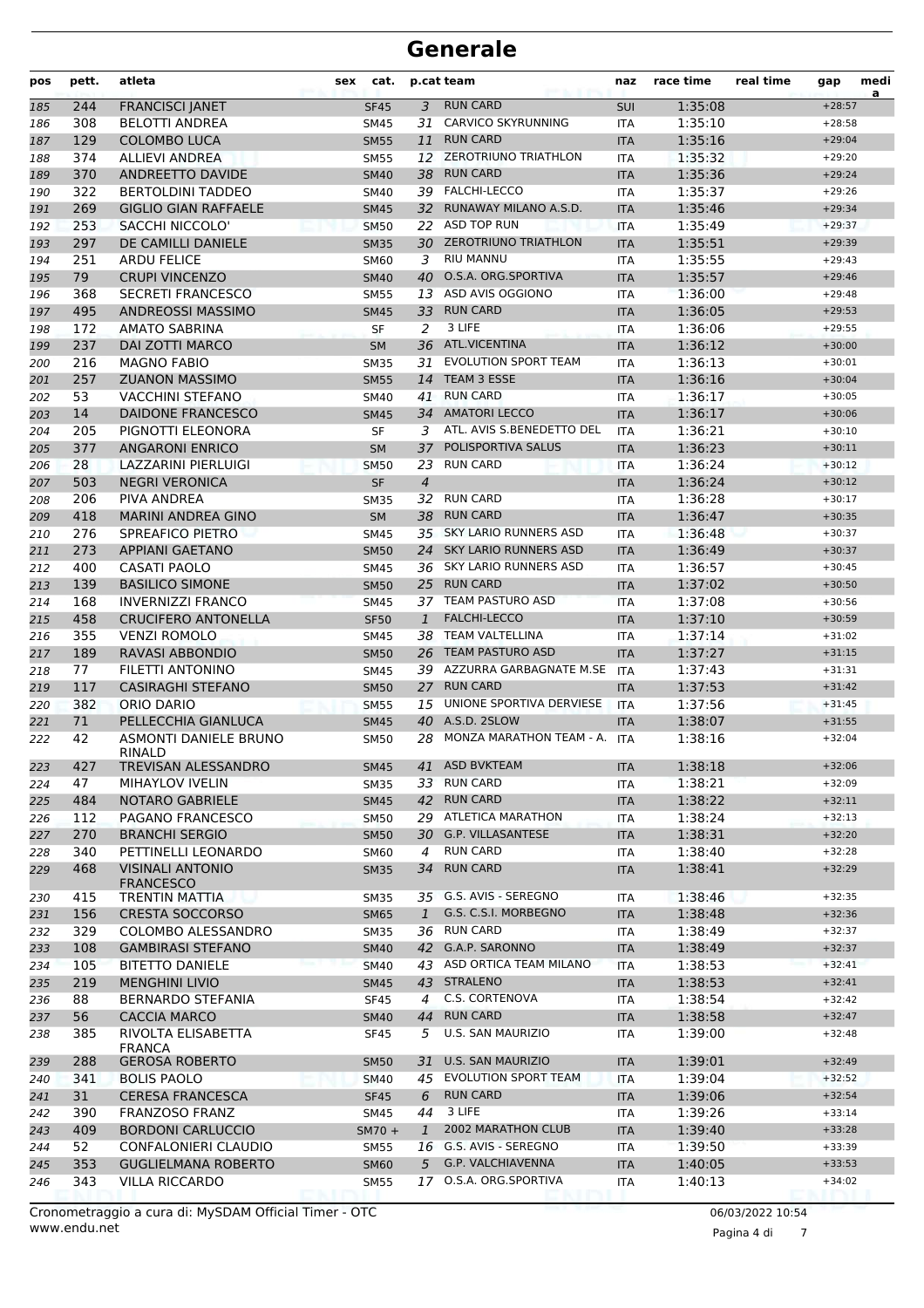| pos        | pett. | atleta                                   | sex                                    | cat.        |                                | p.cat team<br>naz                |            | race time | real time | gap      | medi<br>a |
|------------|-------|------------------------------------------|----------------------------------------|-------------|--------------------------------|----------------------------------|------------|-----------|-----------|----------|-----------|
| 247        | 475   | <b>MAGGI MATTIA KAROL</b>                |                                        | $J-P$ M     | $\overline{4}$                 | ASD AVIS OGGIONO                 | <b>ITA</b> | 1:40:33   |           | $+34:22$ |           |
| 248        | 227   | <b>GIANSANTE SIMONE</b>                  |                                        | <b>SM35</b> | 37                             | <b>RUN CARD</b>                  | <b>ITA</b> | 1:40:36   |           | $+34:24$ |           |
| 249        | 281   | <b>FRIGERIO SERGIO</b>                   |                                        | <b>SM65</b> | 2                              | <b>RUN CARD</b>                  | <b>ITA</b> | 1:40:50   |           | $+34:39$ |           |
| 250        | 263   | PEREGO LUCA                              |                                        | <b>SM40</b> | 46                             | <b>S.CLUB LIB. SESTO</b>         | <b>ITA</b> | 1:40:57   |           | $+34:45$ |           |
| 251        | 492   | <b>DOSSENA GIOVANNI</b>                  | G.P. GORGONZOLA 88<br><b>SM60</b><br>6 |             | <b>ITA</b>                     | 1:40:59                          |            | $+34:48$  |           |          |           |
| 252        | 386   | <b>GERVASONI NORBERTO</b>                |                                        | <b>SM35</b> | ATHLETIC CLUB VILLASANTA<br>38 |                                  | <b>ITA</b> | 1:40:59   |           | $+34:48$ |           |
| 253        | 167   | <b>CASTELLI MARCO</b>                    |                                        | <b>SM</b>   | 39                             | 3 LIFE                           | <b>ITA</b> | 1:41:02   |           | $+34:51$ |           |
| 254        | 99    | <b>BONETTI DEMIS</b>                     |                                        | <b>SM40</b> | 47                             | <b>RUN CARD</b>                  | <b>ITA</b> | 1:41:03   |           | $+34:52$ |           |
| 255        | 315   | <b>CAZZANIGA STEFANO</b>                 |                                        | <b>SM50</b> | 32                             | <b>RUN CARD</b>                  | <b>ITA</b> | 1:41:06   |           | $+34:54$ |           |
| 256        | 441   | <b>CECCHETTO ROBERTO</b>                 |                                        | <b>SM55</b> | 18                             | SETTE LAGHI RUNNERS              | <b>ITA</b> | 1:41:13   |           | $+35:02$ |           |
| 257        | 165   | TIGNONSINI GIANBATTISTA                  |                                        | <b>SF55</b> | $\mathbf{1}$                   | <b>RUN CARD</b>                  | <b>ITA</b> | 1:41:19   |           | $+35:07$ |           |
| 258        | 38    | <b>VALIMBERTI NICCOLO</b>                |                                        | <b>SM</b>   | 40                             | <b>ATL.VICENTINA</b>             | <b>ITA</b> | 1:41:19   |           | $+35:08$ |           |
| 259        | 419   | PAGLIARIN JACOPO                         |                                        | <b>SM</b>   | 41                             | <b>GRUPPO PODISTI CIARLASCHI</b> | <b>ITA</b> | 1:41:35   |           | $+35:23$ |           |
| 260        | 483   | <b>MAINARDI ALESSIO</b>                  |                                        | <b>SM45</b> | 45                             | G.T.A. CREMA                     | ITA        | 1:41:36   |           | $+35:24$ |           |
|            | 373   | <b>GIACOMO</b><br><b>VALSECCHI MARCO</b> |                                        | <b>SM40</b> | 48                             | <b>AMATORI LECCO</b>             | <b>ITA</b> | 1:41:39   |           | $+35:27$ |           |
| 261<br>262 | 55    | <b>MANTICA IRENE</b>                     |                                        | <b>SF</b>   | 5                              | <b>TEAM PASTURO ASD</b>          | <b>ITA</b> | 1:41:41   |           | $+35:29$ |           |
| 263        | 91    | <b>INVERNIZZI BARBARA</b>                |                                        | <b>SF50</b> | 2                              | ATLETICA 42195 'BLU FRIDA'       | <b>ITA</b> | 1:41:43   |           | $+35:32$ |           |
| 264        | 44    | <b>BELLOTTI ALFREDO</b>                  |                                        | <b>SM50</b> |                                | 33 A.S.D. MARCIACARATESI         | <b>ITA</b> | 1:41:47   |           | $+35:35$ |           |
| 265        | 364   | <b>SALLUSTI LAURA</b>                    |                                        | <b>SF35</b> | $\mathbf{1}$                   | A.S.D.ARIES COMO ATHLETIC        | <b>ITA</b> | 1:41:52   |           | $+35:40$ |           |
| 266        | 231   | LAFRANCONI GIOVANNI                      |                                        | <b>SM35</b> | 39                             | <b>RUN CARD</b>                  | <b>ITA</b> | 1:41:55   |           | $+35:43$ |           |
| 267        | 114   | PACCHETTI DAVIDE                         |                                        | <b>SM50</b> | 34                             | POL. TEAM BRIANZA LISSONE        | <b>ITA</b> | 1:41:57   |           | $+35:45$ |           |
| 268        | 375   | <b>ANGHILERI PAOLO</b>                   |                                        | <b>SM40</b> | 49                             | <b>AMATORI LECCO</b>             | <b>ITA</b> | 1:41:59   |           | $+35:47$ |           |
| 269        | 464   | <b>LAZZARIN DIEGO</b>                    |                                        | <b>SM50</b> | 35                             | <b>ZEROTRIUNO TRIATHLON</b>      | <b>ITA</b> | 1:42:03   |           | $+35:51$ |           |
| 270        | 264   | <b>GRIMALDI ELENA</b>                    |                                        | <b>SF35</b> | 2                              | ATHLETIC TEAM LARIO              | <b>ITA</b> | 1:42:03   |           | $+35:51$ |           |
| 271        | 324   | <b>BRIVIO CARLO</b>                      |                                        | <b>SM</b>   | 42                             | DE RAN CLAB                      | <b>ITA</b> | 1:42:17   |           | $+36:05$ |           |
| 272        | 399   | <b>FORNI DAVIDE</b>                      |                                        | <b>SM55</b> |                                | 19 TEAM PASTURO ASD              | <b>ITA</b> | 1:42:17   |           | $+36:06$ |           |
| 273        | 501   | <b>FOTI ELISA</b>                        |                                        | <b>SF35</b> | 3                              | <b>SKY LARIO RUNNERS ASD</b>     | <b>ITA</b> | 1:42:22   |           | $+36:10$ |           |
| 274        | 183   | SPATOLIATORE GIOVANNI                    |                                        | <b>SM60</b> | 7                              | A.S.D.ARIES COMO ATHLETIC        | <b>ITA</b> | 1:42:32   |           | $+36:20$ |           |
| 275        | 45    | <b>BRIGATTI SAMUELE</b>                  |                                        | <b>SM</b>   | 43                             | <b>RUN CARD</b>                  | <b>ITA</b> | 1:42:36   |           | $+36:24$ |           |
| 276        | 325   | ROGANTINI ALESSANDRA                     |                                        | <b>SF35</b> | 4                              | <b>ZEROTRIUNO TRIATHLON</b>      | <b>ITA</b> | 1:42:37   |           | $+36:25$ |           |
| 277        | 234   | <b>VOLA RENATO</b>                       |                                        | <b>SM65</b> | 3                              | <b>TEAM VALTELLINA</b>           | <b>ITA</b> | 1:42:48   |           | $+36:36$ |           |
| 278        | 152   | <b>MASSIMO MAURIZIO</b>                  |                                        | <b>SM40</b> | 50                             | PT SKYRUNNING                    | <b>ITA</b> | 1:42:51   |           | $+36:39$ |           |
| 279        | 194   | <b>ANGHILERI PAOLO</b>                   |                                        | <b>SM60</b> | 8                              | <b>RUN CARD</b>                  | <b>ITA</b> | 1:42:58   |           | $+36:46$ |           |
| 280        | 110   | FERRARESI ALESSANDRO                     |                                        | <b>SM45</b> | 46                             | <b>GRUPPO PODISTI CIARLASCHI</b> | <b>ITA</b> | 1:43:02   |           | $+36:50$ |           |
| 281        | 236   | <b>SILVAN ANDREA</b>                     |                                        | <b>SM40</b> | 51                             | <b>RUN CARD</b>                  | <b>ITA</b> | 1:43:08   |           | $+36:56$ |           |
| 282        | 359   | COLOMBO ALESSANDRO                       |                                        | <b>SM50</b> |                                | 36 AMATORI LECCO                 | <b>ITA</b> | 1:43:15   |           | $+37:03$ |           |
| 283        | 328   | <b>RIZZI LARA</b>                        |                                        | <b>SF40</b> | $\mathbf{1}$                   | <b>PREMANA</b>                   | <b>ITA</b> | 1:43:16   |           | $+37:04$ |           |
| 284        | 344   | <b>LONGONI ELEONORA</b>                  |                                        | <b>SF40</b> | 2                              | G.S. AVIS - SEREGNO              | <b>ITA</b> | 1:43:17   |           | $+37:05$ |           |
| 285        | 213   | <b>FUSI ROMINA</b>                       |                                        | <b>SF50</b> |                                | 3 MARCIATORI DESIO               | <b>ITA</b> | 1:43:17   |           | $+37:05$ |           |
| 286        | 416   | <b>TURRINI SONIA</b>                     |                                        | <b>SF45</b> |                                | 7 G.S. AVIS - SEREGNO            | ITA        | 1:43:20   |           | $+37:08$ |           |
| 287        | 43    | MEREGHETTI DAVIDE                        |                                        | <b>SM40</b> | 52                             | POL. MANDELLO                    | <b>ITA</b> | 1:43:22   |           | $+37:10$ |           |
| 288        | 149   | ANGULO RICARDO                           |                                        | <b>SM50</b> |                                | 37 RUN CARD                      | BOL        | 1:43:28   |           | $+37:16$ |           |
| 289        | 392   | <b>CAPONE FABIO</b>                      |                                        | <b>SM45</b> |                                | 47 3 LIFE                        | <b>ITA</b> | 1:43:33   |           | $+37:21$ |           |
| 290        | 283   | <b>BOSIA AURORA</b>                      |                                        | SF          | 6                              | <b>RUN CARD</b>                  | ITA        | 1:43:37   |           | $+37:25$ |           |
| 291        | 428   | NICORA ANDREA                            |                                        | <b>SM35</b> |                                | 40 ALZAIA NAVIGLIO RUNNERS       | <b>ITA</b> | 1:43:48   |           | $+37:36$ |           |
| 292        | 93    | <b>MARCHESIN LAURA</b>                   |                                        | <b>SF40</b> | 3                              | ATHLETIC CLUB VILLASANTA         | ITA        | 1:43:50   |           | $+37:38$ |           |
| 293        | 80    | <b>CUSINI NORBERTINO</b>                 |                                        | <b>SM60</b> | 9                              | SPORTING CLUB LIVIGNO            | <b>ITA</b> | 1:44:00   |           | $+37:48$ |           |
| 294        | 186   | <b>VALSECCHI LUIGI</b>                   |                                        | SM45        | 48                             | G.S.A. COMETA                    | ITA        | 1:44:01   |           | $+37:49$ |           |
| 295        | 128   | <b>SBARBATI ANDREA</b>                   |                                        | <b>SM45</b> |                                | 49 RUN CARD                      | <b>ITA</b> | 1:44:13   |           | $+38:01$ |           |
| 296        | 155   | <b>LOCATELLI DARIO</b>                   |                                        | SM45        |                                | 50 CANTO DI CORSA                | ITA        | 1:44:19   |           | $+38:08$ |           |
| 297        | 243   | <b>LORIA MIRCO</b>                       |                                        | <b>SM</b>   |                                | 44 ZEROTRIUNO TRIATHLON          | <b>ITA</b> | 1:44:42   |           | $+38:30$ |           |
| 298        | 379   | SCHIANCHI ANNALISA                       |                                        | SF          |                                | 7 A.S.D.C. IL CASTELLO           | ITA        | 1:44:51   |           | $+38:39$ |           |
| 299        | 260   | <b>MONTINO MASSIMO</b>                   |                                        | <b>SM50</b> |                                | 38 ASD RUN LIFE                  | <b>ITA</b> | 1:45:18   |           | $+39:07$ |           |
| 300        | 282   | NATALE GIOVANNI                          |                                        | <b>SM50</b> |                                | 39 ZEROTRIUNO TRIATHLON          | ITA        | 1:45:19   |           | $+39:07$ |           |
| 301        | 494   | <b>UBOLDI MAURO</b>                      |                                        | <b>SM55</b> |                                | 20 FRIMAS VITALBA FITNESS        | <b>ITA</b> | 1:45:25   |           | $+39:13$ |           |
| 302        | 228   | <b>TODISCO PIETRO</b>                    |                                        | SM40        |                                | 53 RUN CARD                      | ITA        | 1:45:27   |           | $+39:15$ |           |
| 303        | 451   | <b>ROSSI VERENA</b>                      |                                        | SF          | 8                              | BERGAMO STARS ATLETICA           | <b>ITA</b> | 1:45:30   |           | $+39:18$ |           |
| 304        | 414   | <b>BONFANTI CRISTIANO</b>                |                                        | SM45        | 51                             | <b>RUN CARD</b>                  | <b>ITA</b> | 1:45:36   |           | $+39:24$ |           |
| 305        | 16    | <b>NIPOTI MARCO</b>                      |                                        | <b>SM50</b> |                                | 40 ZEROTRIUNO TRIATHLON          | <b>ITA</b> | 1:45:45   |           | $+39:34$ |           |
| 306        | 252   | ASSUNTO ANTONIO                          |                                        | $SM70 +$    | 2                              | ASD AVIS OGGIONO                 | ITA        | 1:45:47   |           | $+39:35$ |           |
| 307        | 229   | <b>FORMENTI GABRIELE</b>                 |                                        | <b>SM35</b> | 41                             | DE RAN CLAB                      | <b>ITA</b> | 1:45:55   |           | $+39:44$ |           |
| 308        | 191   | TOME' MANUELA                            |                                        | SF50        | 4                              | PODISMO BUTTRIO                  | ITA        | 1:46:02   |           | $+39:50$ |           |
| 309        | 94    | <b>BERTOCCI ALESSANDRO</b>               |                                        | <b>SM50</b> |                                | 41 RUN CARD                      | <b>ITA</b> | 1:46:09   |           | $+39:58$ |           |
|            |       |                                          |                                        |             |                                |                                  |            |           |           |          |           |

Pagina 5 di 7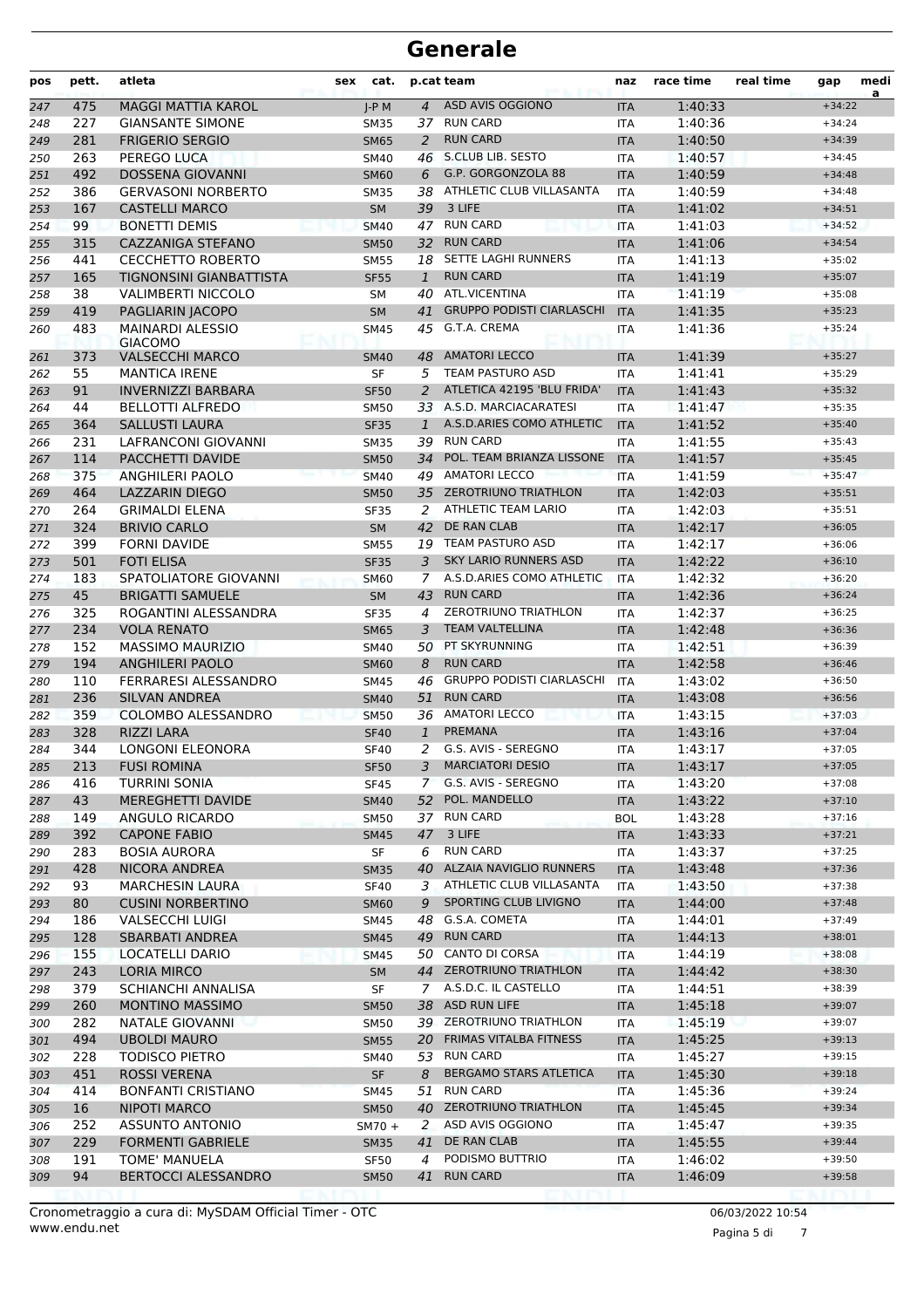| pos        | pett.      | atleta                                         | <b>sex</b> | cat.                       | p.cat team     |                                           | naz                      | race time          | real time | gap                  | medi<br>a |
|------------|------------|------------------------------------------------|------------|----------------------------|----------------|-------------------------------------------|--------------------------|--------------------|-----------|----------------------|-----------|
| 310        | 192        | VILANOVA ESTRADA PERE                          |            | <b>SM</b>                  |                | 45 RUN CARD                               | <b>ESP</b>               | 1:46:15            |           | $+40:03$             |           |
| 311        | 222        | <b>MARAZZI ALBERTO</b>                         |            | <b>SM50</b>                |                | 42 RUN CARD                               | <b>ITA</b>               | 1:46:24            |           | $+40:12$             |           |
| 312        | 321        | <b>BATTAGLIA ALBERTO</b>                       |            | <b>SM60</b>                | 10             | <b>2002 MARATHON CLUB</b>                 | <b>ITA</b>               | 1:46:31            |           | $+40:19$             |           |
| 313        | 250        | <b>BIANCHI MASSIMILIANO</b>                    |            | <b>SM50</b>                |                | 43 A.S.D. CC GIUSEPPE                     | <b>ITA</b>               | 1:46:37            |           | $+40:26$             |           |
| 314        | 158        | D'APARO GIANFRANCO                             |            | <b>SM45</b>                |                | 52 DE RAN CLAB                            | <b>ITA</b>               | 1:46:39            |           | $+40:27$             |           |
| 315        | 266        | <b>OOI KIEREN</b>                              |            | SM                         |                | 46 RUN CARD                               | <b>MAS</b>               | 1:46:44            |           | $+40:33$             |           |
| 316        | 346        | <b>MAZZOLENI MARCO</b>                         |            | <b>SM55</b>                | 21             | O.S.A. ORG.SPORTIVA                       | <b>ITA</b>               | 1:46:45            |           | $+40:34$             |           |
| 317        | 278        | PEDRETTI ROBERTO                               |            | <b>SM60</b>                | 11             | <b>RUNNERS BERGAMO</b>                    | <b>ITA</b>               | 1:46:47            |           | $+40:35$             |           |
| 318        | 135        | <b>GERMOZZI CRISTINA</b>                       |            | <b>SF</b>                  | 9              | <b>VAM RACE</b>                           | <b>ITA</b>               | 1:46:52            |           | $+40:40$             |           |
| 319        | 317        | <b>BUTTA PARIDE ROBERTO</b>                    |            | <b>SM50</b>                | 44             | ATL. PRESEZZO                             | <b>ITA</b>               | 1:47:02            |           | $+40:50$             |           |
| 320        | 474        | <b>OUARTARARO GIANNI</b>                       |            | <b>SM55</b>                | 22             | WOMEN IN RUN LECCO ASD                    | <b>ITA</b>               | 1:47:12            |           | $+41:01$             |           |
| 321        | 248        | <b>GIROTTI CAROLA</b>                          |            | SF                         | 10             | <b>TEAM VALTELLINA</b><br><b>RUN CARD</b> | ITA                      | 1:47:24            |           | $+41:13$<br>$+41:14$ |           |
| 322        | 111<br>218 | <b>MUOLO BARBARA</b>                           |            | <b>SF50</b>                | 5<br>3         | O.S.A. ORG.SPORTIVA                       | <b>ITA</b>               | 1:47:26<br>1:47:26 |           | $+41:14$             |           |
| 323        | 230        | <b>BIFFI GIOVANNI CARLO</b><br>PRADA HERMANN   |            | $SM70 +$<br><b>SM35</b>    | 42             | <b>RUN CARD</b>                           | ITA<br><b>ITA</b>        | 1:47:26            |           | $+41:15$             |           |
| 324<br>325 | 450        | <b>FUMAGALLI PAOLO</b>                         |            | <b>SM35</b>                | 43             | <b>CAB SPORT</b>                          | <b>ITA</b>               | 1:47:27            |           | $+41:15$             |           |
| 326        | 36         | <b>MAURI CRISTINA</b>                          |            | <b>SF45</b>                | 8              | A.S. CANTURINA POL. S.                    | <b>ITA</b>               | 1:47:28            |           | $+41:16$             |           |
| 327        | 307        | OTTOBELLI MARCO                                |            | <b>SM40</b>                | 54             | <b>GRUPPO PODISTI CIARLASCHI</b>          | <b>ITA</b>               | 1:47:31            |           | $+41:19$             |           |
| 328        | 174        | <b>CORNO FRANCESCO</b>                         |            | <b>SM45</b>                |                | 53 DE RAN CLAB                            | <b>ITA</b>               | 1:47:32            |           | $+41:20$             |           |
| 329        | 102        | <b>CONTI ERICA</b>                             |            | SF                         |                | 11 GRUPPO PODISTI CIARLASCHI              | ITA                      | 1:47:38            |           | $+41:27$             |           |
| 330        | 507        | <b>SCOLA EDOARDO</b>                           |            | <b>SM50</b>                | 45             | <b>RUN CARD</b>                           | <b>ITA</b>               | 1:47:44            |           | $+41:33$             |           |
| 331        | 361        | <b>SALA PAOLO</b>                              |            | <b>SM50</b>                | 46             | A.S.D. 2SLOW                              | <b>ITA</b>               | 1:47:45            |           | $+41:33$             |           |
| 332        | 100        | <b>GALATI EVELINA</b>                          |            | <b>SF40</b>                | $\overline{4}$ | <b>RUN CARD</b>                           | <b>ITA</b>               | 1:48:02            |           | $+41:50$             |           |
| 333        | 153        | <b>BALDO STEFANO</b>                           |            | <b>SM45</b>                |                | 54 RUN CARD                               | <b>ITA</b>               | 1:48:04            |           | $+41:52$             |           |
| 334        | 435        | <b>SALINETTI GIORGIO</b>                       |            | <b>SM40</b>                |                | 55 ATLETICA ALTO LARIO                    | <b>ITA</b>               | 1:48:04            |           | $+41:52$             |           |
| 335        | 126        | <b>ORNAGHI MAURO</b>                           |            | <b>SM50</b>                |                | 47 ATHLETIC CLUB VILLASANTA               | ITA                      | 1:48:11            |           | $+42:00$             |           |
| 336        | 86         | <b>SANVITO LUCA</b>                            |            | <b>SM50</b>                | 48             | <b>RUN CARD</b>                           | <b>ITA</b>               | 1:48:12            |           | $+42:00$             |           |
| 337        | 180        | <b>TETTAMANTI ANDREA</b>                       |            | <b>SM55</b>                | 23             | <b>CUS PRO PATRIA MILANO</b>              | <b>ITA</b>               | 1:48:18            |           | $+42:07$             |           |
| 338        | 209        | <b>TERENGHI SILVANA</b>                        |            | <b>SF45</b>                | 9              | A.L.S. CREMELLA                           | <b>ITA</b>               | 1:48:20            |           | $+42:09$             |           |
| 339        | 424        | POZZONI VALERIO                                |            | <b>SM40</b>                |                | 56 DE RAN CLAB                            | <b>ITA</b>               | 1:48:45            |           | $+42:33$             |           |
| 340        | 403        | <b>BOLIS GIANBATTISTA</b>                      |            | <b>SM60</b>                |                | 12 FRIMAS VITALBA FITNESS                 | <b>ITA</b>               | 1:48:50            |           | $+42:38$             |           |
| 341        | 142        | MELAZZINI PAOLO                                |            | SM60                       |                | 13 2002 MARATHON CLUB                     | ITA                      | 1:49:08            |           | $+42:56$             |           |
| 342        | 87         | DI GENOVA LINO                                 |            | <b>SM45</b>                | 55             | <b>EVOLUTION SPORT TEAM</b>               | <b>ITA</b>               | 1:49:10            |           | $+42:58$             |           |
| 343        | 446        | <b>FRASSI GIOVANNI</b>                         |            | <b>SM45</b>                | 56             | <b>RUN CARD</b>                           | <b>ITA</b>               | 1:49:25            |           | $+43:13$             |           |
| 344        | 245        | <b>MARCELLI FABIO</b>                          |            | <b>SM50</b>                | 49             | <b>RUN CARD</b>                           | <b>ITA</b>               | 1:49:31            |           | $+43:19$             |           |
| 345        | 256        | RENSO ALESSANDRA                               |            | <b>SF</b>                  |                | 12 ATL.VICENTINA                          | <b>ITA</b>               | 1:49:38            |           | $+43:26$             |           |
| 346        | 214        | <b>FERITI MICHELE</b>                          |            | <b>SM45</b>                | 57             | 3 LIFE                                    | <b>ITA</b>               | 1:49:40            |           | $+43:29$             |           |
| 347        | 318        | DONADONI ROBERTO                               |            | <b>SM60</b>                | 14             | ATL. PRESEZZO                             | ITA                      | 1:49:42            |           | $+43:30$             |           |
| 348        | 296        | SAVOLDELLI SARA                                |            | <b>SF45</b>                |                | 10 RUN CARD                               | <b>ITA</b>               | 1:49:46            |           | $+43:35$             |           |
| 349        | 455        | PASSARELLA CHRISTIAN                           |            | SM45                       |                | 58 RUNNERS DESIO                          | ITA                      | 1:50:14            |           | $+44:02$             |           |
| 350        | 221        | <b>CELESTI RICCARDO</b>                        |            | <b>SM40</b>                |                | 57 RUN CARD<br>24 VERDE PISELLO GROUP     | <b>ITA</b>               | 1:50:29            |           | $+44:17$             |           |
| 351        | 476        | DE GIACOMO GIOVANNI                            |            | <b>SM55</b>                |                | <b>RUN CARD</b>                           | ITA                      | 1:50:38            |           | $+44:27$             |           |
| 352        | 293<br>258 | <b>CALLONI SIMONETTA</b><br>PORTOCHESE LUCIANO |            | <b>SF55</b>                | 2              | 59 DE RAN CLAB                            | <b>ITA</b><br><b>ITA</b> | 1:50:47<br>1:51:01 |           | $+44:35$<br>$+44:49$ |           |
| 353<br>354 | 459        | <b>CORTI GIANNI</b>                            |            | <b>SM45</b><br><b>SM55</b> |                | 25 ATHLETIC CLUB VILLASANTA               | <b>ITA</b>               | 1:51:02            |           | $+44:50$             |           |
| 355        | 452        | <b>MONTI MASSIMO</b>                           |            | SM45                       | 60             | <b>RUN CARD</b>                           | ITA                      | 1:51:20            |           | $+45:08$             |           |
| 356        | 335        | <b>VACCARO VALENTINA</b>                       |            | <b>SF35</b>                | 5              | DK RUNNERS MILANO                         | <b>ITA</b>               | 1:51:24            |           | $+45:13$             |           |
| 357        | 27         | <b>BARZAGHI GIUSEPPINA</b>                     |            | <b>SF40</b>                | 5              | AMICI DELLO SPORT BRIOSCO- ITA            |                          | 1:51:26            |           | $+45:14$             |           |
| 358        | 154        | <b>GAVIRAGHI GIANLUCA</b>                      |            | <b>SM55</b>                | 26             | DE RAN CLAB                               | <b>ITA</b>               | 1:51:31            |           | $+45:19$             |           |
| 359        | 145        | ORIGO ALESSIO                                  |            | <b>SM45</b>                | 61             |                                           | ITA                      | 1:51:47            |           | $+45:36$             |           |
| 360        | 122        | <b>LECCHI DAVIDE</b>                           |            | <b>SM40</b>                |                | 58 RUN CARD                               | <b>ITA</b>               | 1:51:57            |           | $+45:45$             |           |
| 361        | 11         | <b>MANZONI GIANLUIGI</b>                       |            | <b>SM55</b>                |                | 27 C.S. CORTENOVA                         | ITA                      | 1:52:00            |           | $+45:48$             |           |
| 362        | 26         | <b>RUSSO GABRIELLA</b>                         |            | <b>SF50</b>                | 6              | A.S. CANTURINA POL. S.                    | <b>ITA</b>               | 1:52:04            |           | $+45:52$             |           |
| 363        | 383        | DELL'ERA NICOLO                                |            | <b>SM35</b>                |                | 44 RUN CARD                               | ITA                      | 1:52:13            |           | $+46:01$             |           |
| 364        | 448        | <b>CRACCO MARIA INES</b>                       |            | <b>SF60</b>                | $\mathbf{1}$   | PT SKYRUNNING                             | <b>ITA</b>               | 1:52:28            |           | $+46:17$             |           |
| 365        | 460        | MINETTI EDILIO                                 |            | $SM70 +$                   | 4              | ATHLETIC CLUB VILLASANTA                  | ITA                      | 1:52:38            |           | $+46:26$             |           |
| 366        | 287        | <b>MELESI PAOLO</b>                            |            | <b>SM55</b>                |                | 28 C.S. CORTENOVA                         | <b>ITA</b>               | 1:52:43            |           | $+46:31$             |           |
| 367        | 330        | PONTOGLIO ALEX                                 |            | <b>SM</b>                  |                | 47 RUNNING TORRE DE' ROVERI               | ITA                      | 1:53:02            |           | $+46:51$             |           |
| 368        | 410        | <b>FRANZINI EMANUELE</b>                       |            | <b>SM50</b>                |                | 50 A.S. CANTURINA POL. S.                 | <b>ITA</b>               | 1:53:30            |           | $+47:18$             |           |
| 369        | 201        | BECCARIA GIANCARLO                             |            | <b>SM65</b>                | 4              | <b>MARATHON CLUB IMPERIA</b>              | ITA                      | 1:53:33            |           | $+47:22$             |           |
| 370        | 123        | COLOMBO MARTINA ALMA                           |            | SF                         | 13             | 3 LIFE                                    | <b>ITA</b>               | 1:53:37            |           | $+47:26$             |           |
| 371        | 294        | <b>BUCCINO ALESSANDRO</b>                      |            | <b>SM50</b>                |                | 51 C.T.L. 3 ATLETICA                      | ITA                      | 1:53:39            |           | $+47:28$             |           |
| 372        | 490        | <b>NOSOTTI CHIARA</b>                          |            | <b>SF40</b>                | 6              | G.T.A. CREMA                              | <b>ITA</b>               | 1:53:44            |           | $+47:33$             |           |
| 373        | 286        | POMONI ORIANA                                  |            | <b>SF45</b>                | 11             | PREMANA                                   | ITA                      | 1:53:53            |           | $+47:41$             |           |
|            |            |                                                |            |                            |                |                                           |                          |                    |           |                      |           |

Pagina 6 di 7